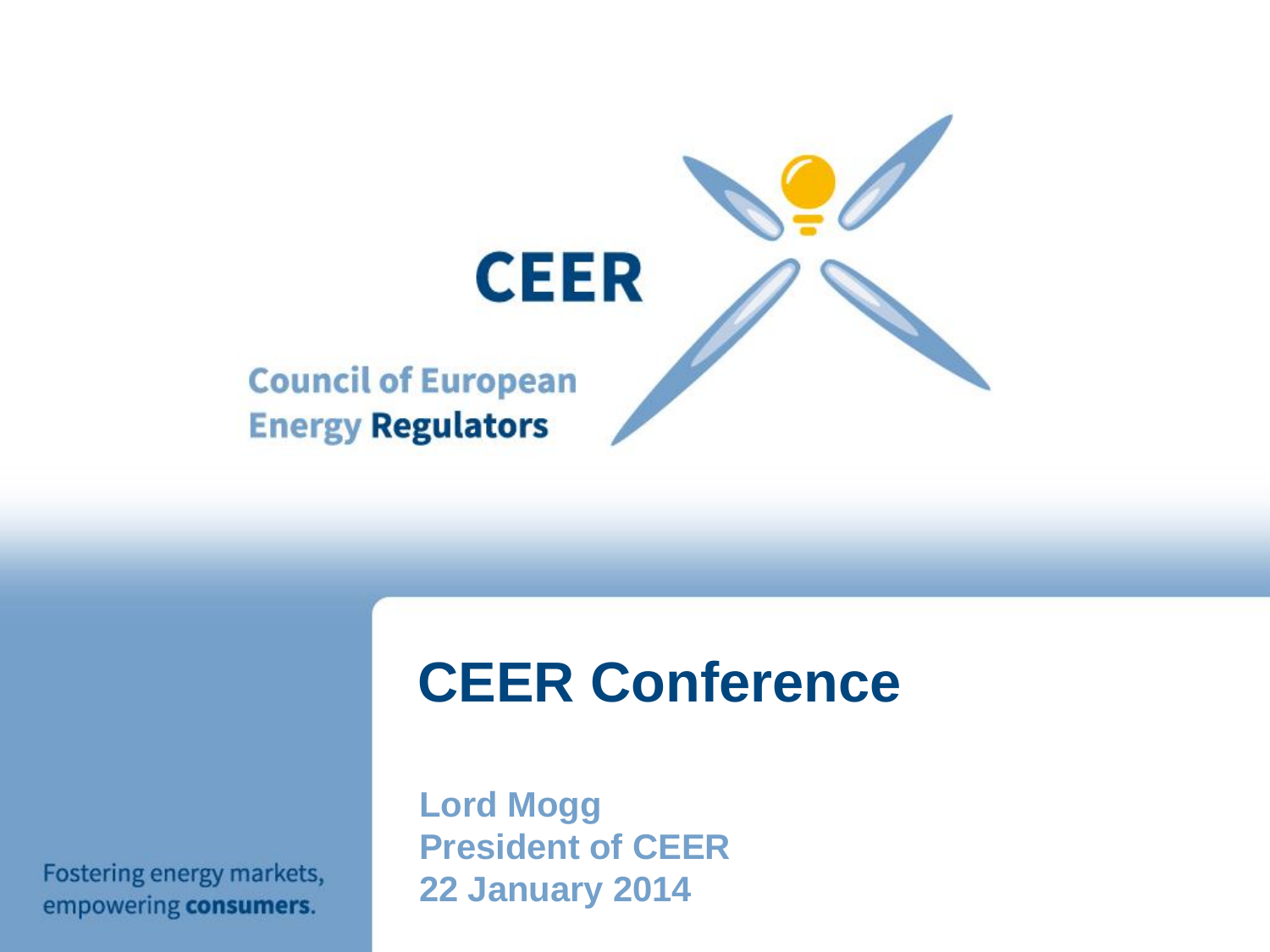

*Are the pieces in place for the Internal Energy Market to deliver benefits?*

#### **Where do we stand?**

● ACER/CEER Market Monitoring Report

**Where do we want to go?**<br>● Bridge to 2025

**What Regulators are doing?**

. CEER 2014 Work Programme

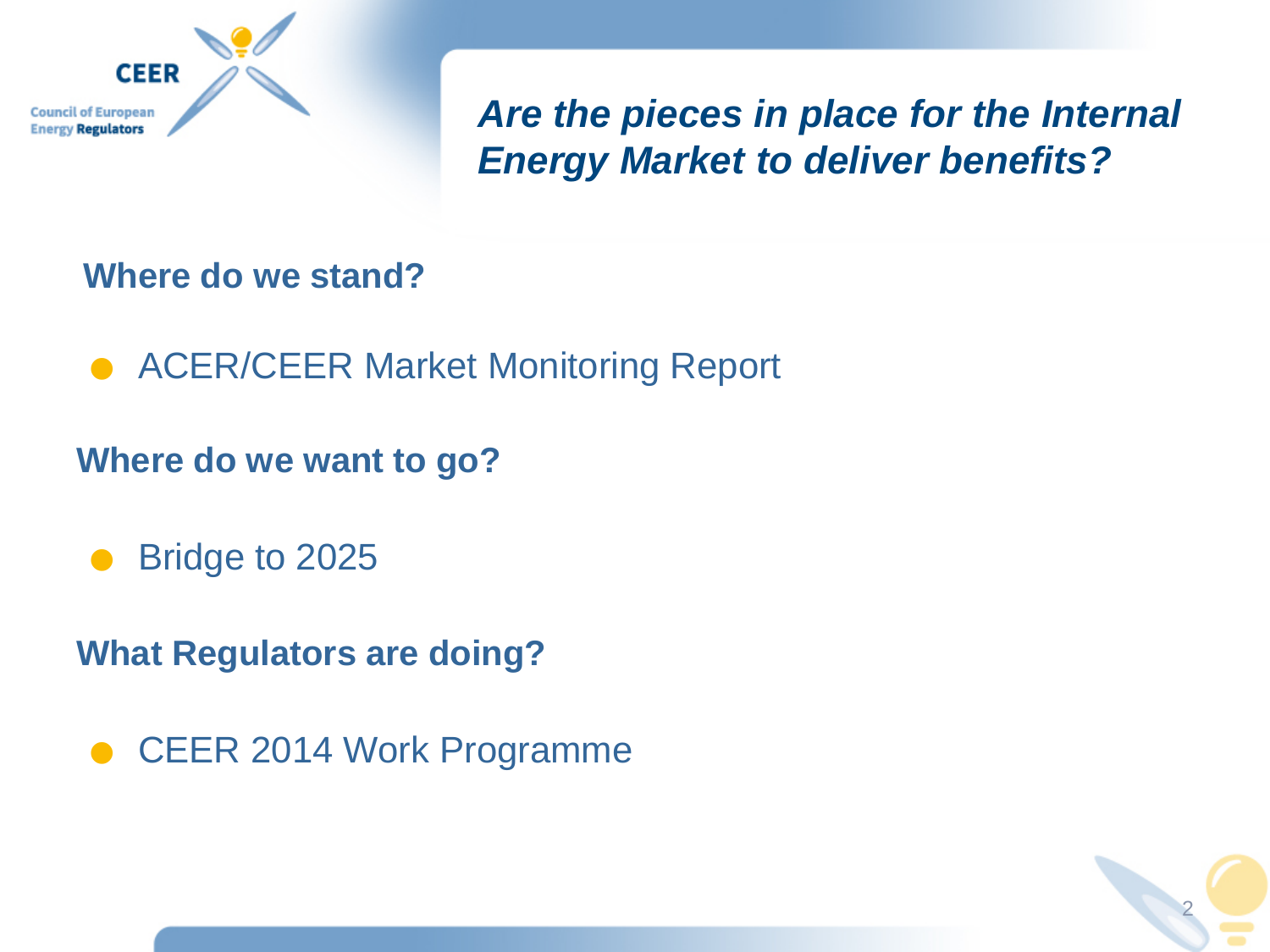

### *Where do we stand?*

#### **Market Monitoring Report**

- Second joint annual electricity and natural gas market monitoring report by ACER and CEER
- **Three main areas covered:** 
	- ►Electricity markets
	- ►Natural gas markets
	- ► Consumer protection and empowerment
- . Electricity (E) and gas (G) chapters sub-divided into retail, wholesale and access to networks (including transportation tariffs)

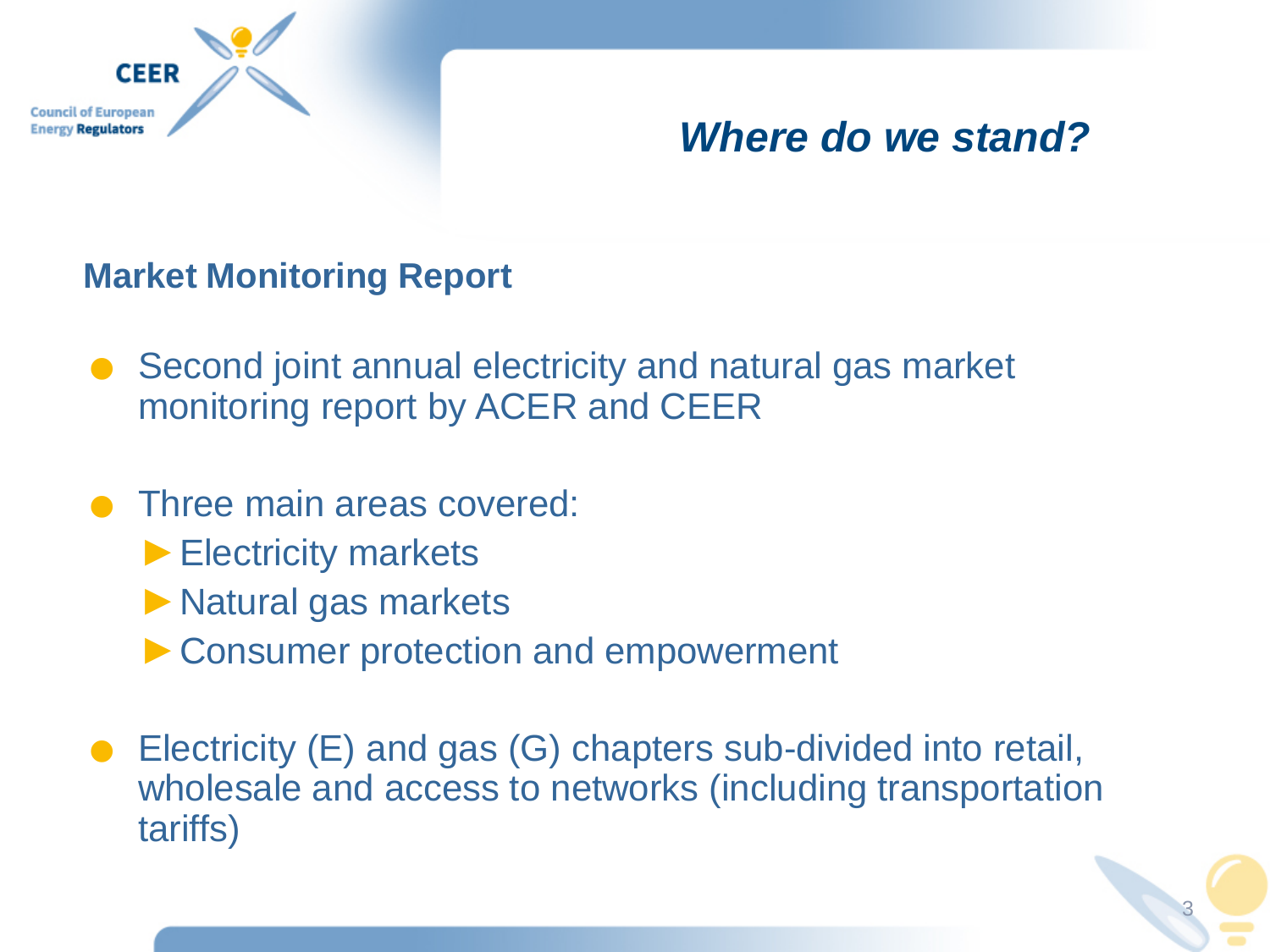

## *Market Monitoring Report*

## **Relevant key findings**

In spite of the economic downturn, over the last four years households have experienced increasing energy prices.

**Gas**

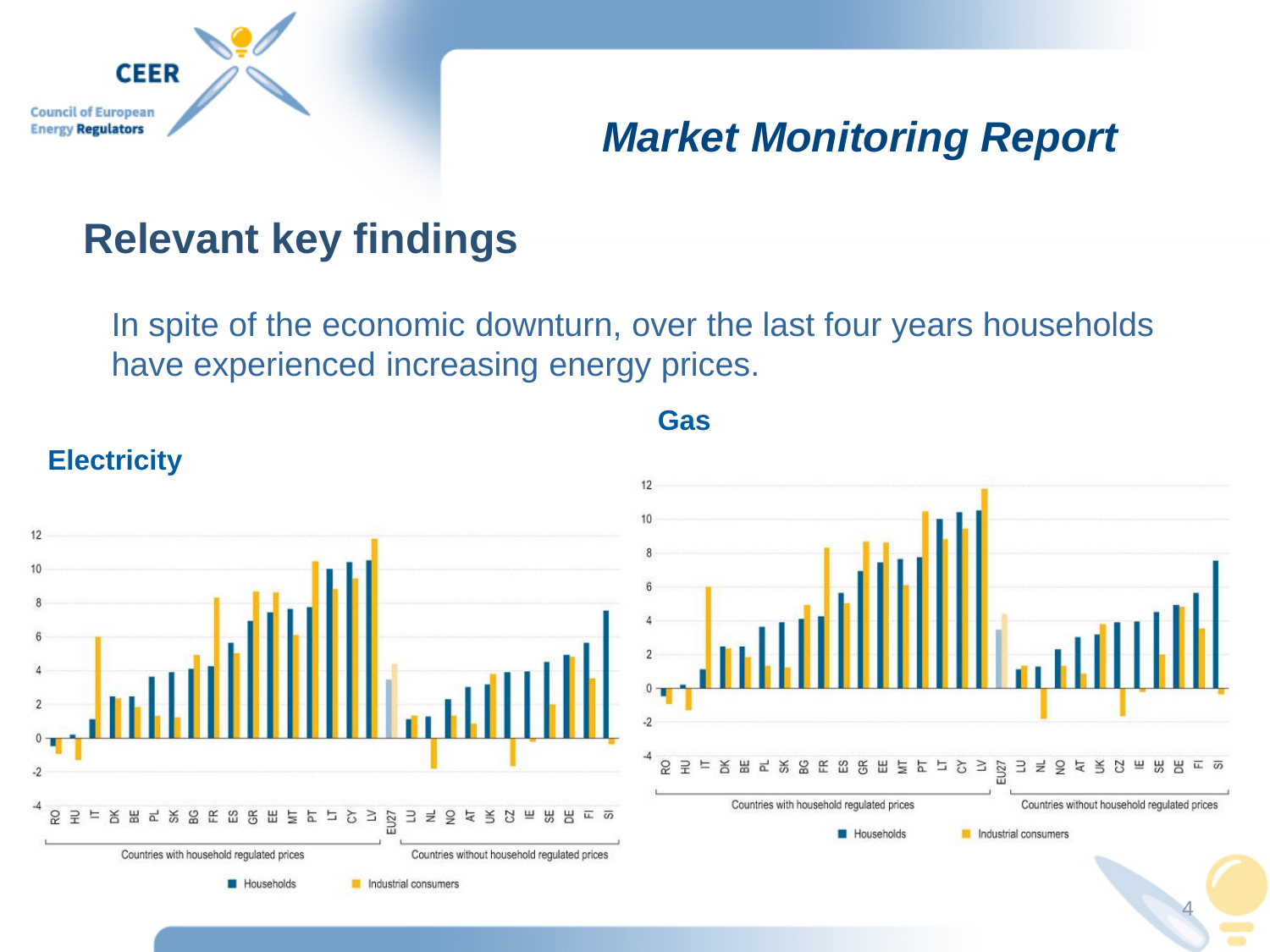

## *Market Monitoring Report*

## **Relevant key findings**

- So whilst wholesale market integration is improving but the advantages brought about by the single market, such as lower wholesale electricity prices, still need to translate into benefits for final consumers.
- . Competition in retail markets is increasing in many, but not all Member States, but many European households are not switching supplier:
	- ► regulated prices
	- $\blacktriangleright$  lack of awareness
	- ► loyalty to incumbents and distrust of alternative offers
	- $\triangleright$  (perceived) complexity of the switching process

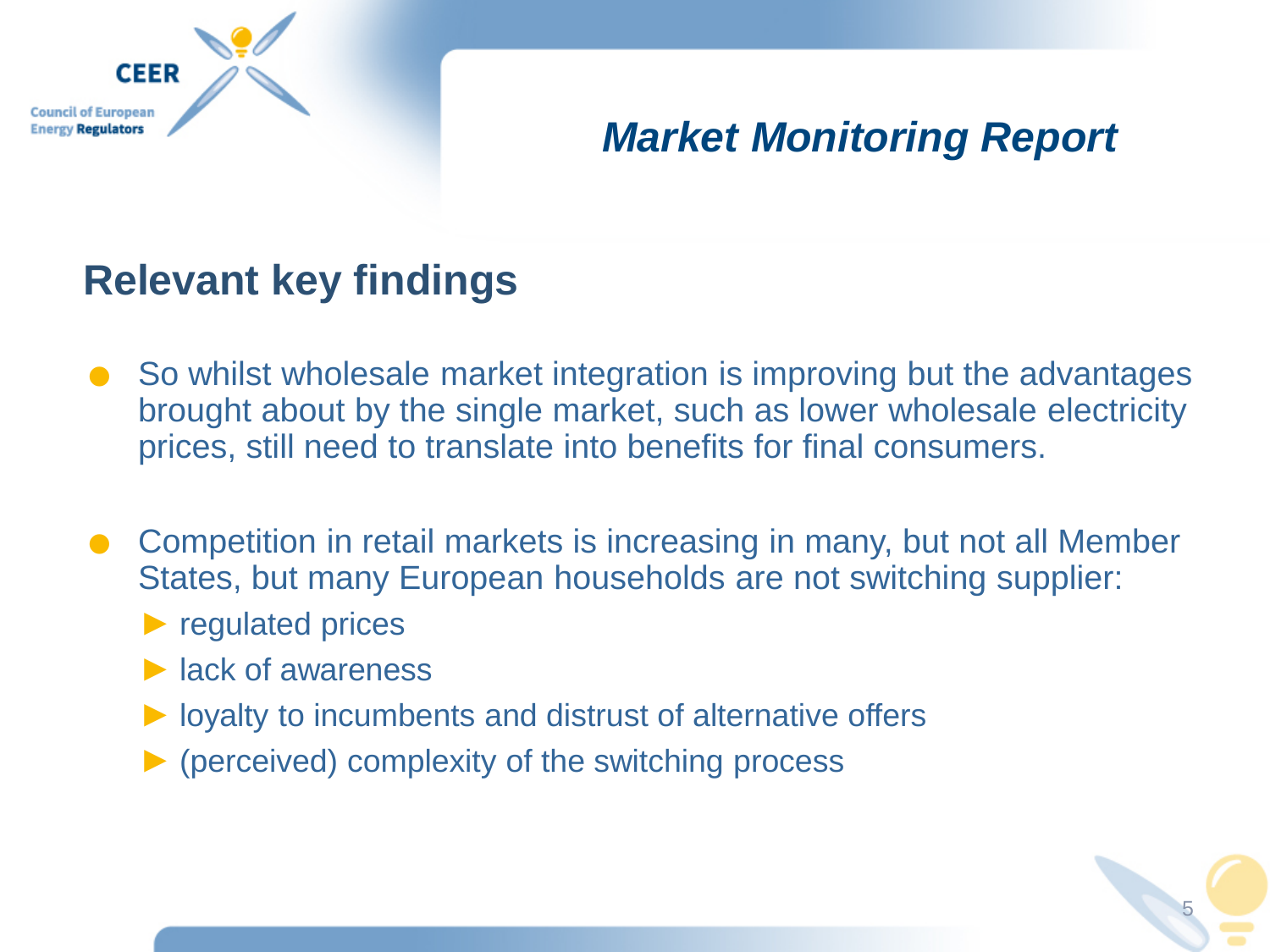

## *Market Monitoring Report*

6

## **Key recommendations**

- .Implementation of Third Energy Package
- . Development and (early) implementation of Network Codes
- . Remedial action and developing solutions for loop flows
- . Promote liquidity in gas hubs and more transparent transportation charges
- . Remove barriers to consumer switching
- . Fully enforce consumer rights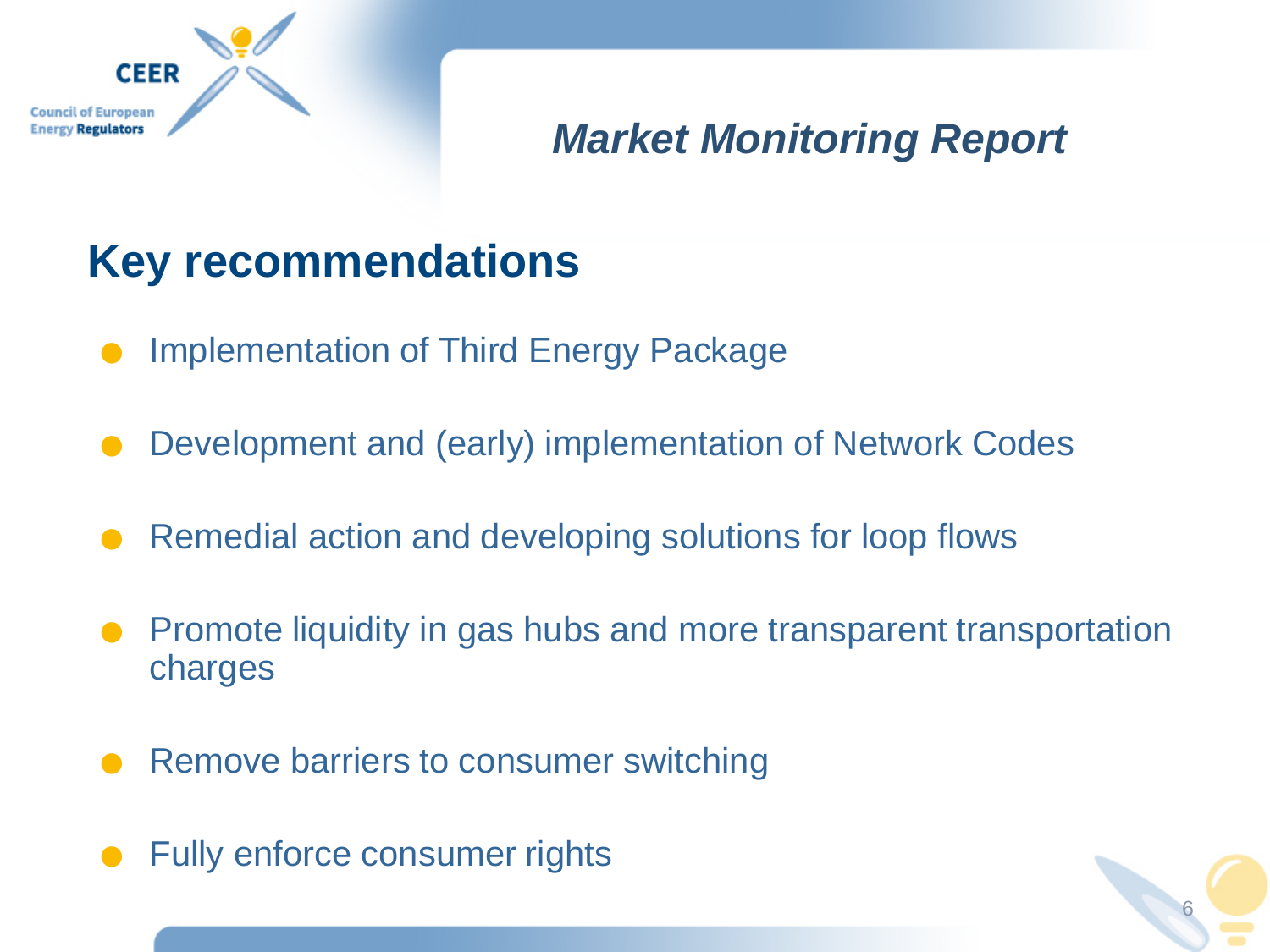

### *Where do we want to go?*

7

## **The 2025 bridge and its pillars**

#### **Overarching paper**

"Energy Regulation: A bridge to 2025"

#### **More detailed "pillars"**

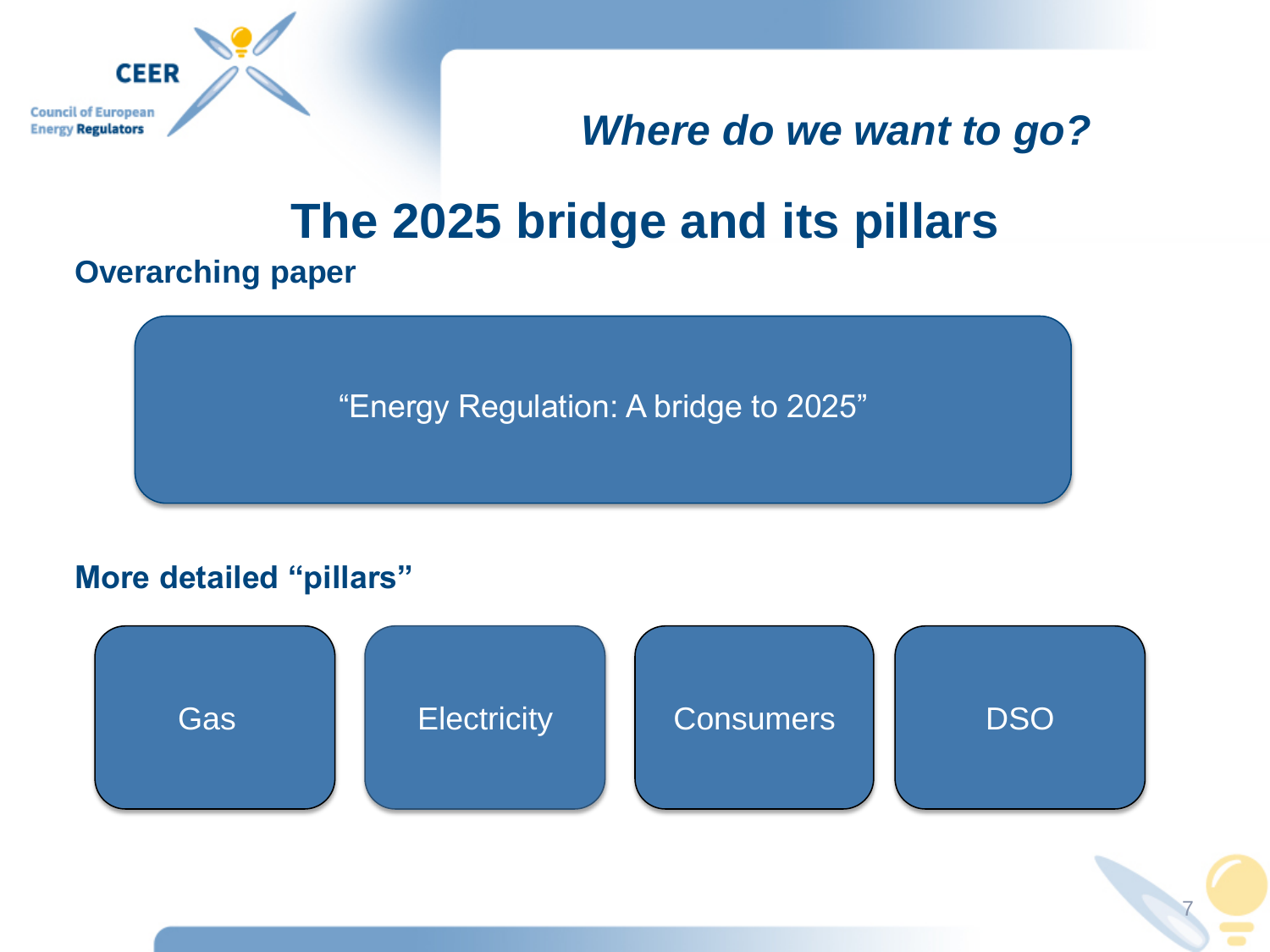

### *Bridge to 2025*

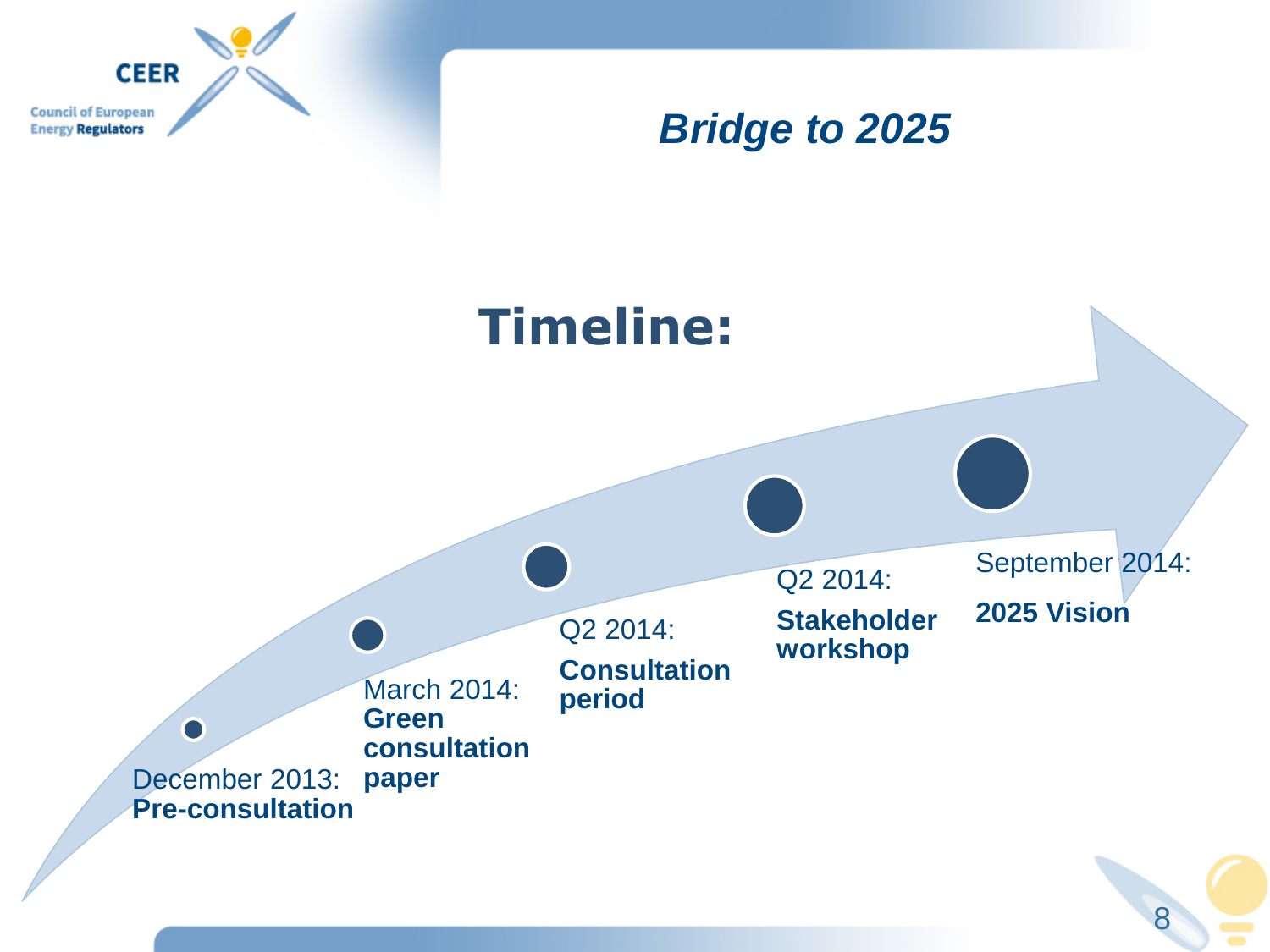## *What Regulators do?*

#### **Some ways in which Regulators plan to contribute:**

*1. Flexibility:* ensure right price signals, remove regulatory barriers, better forecasting and liquidity, correct use of subsidies and state-aid

**CEER** 

of European **Regulators** 

- *2. Smarter demand side:* removal of barriers, investment in smart technology, provision of adequate regulatory framework, facilitating innovation
- *3. Encouraging competition:* designing technology-neutral market arrangements, appropriate wholesale gas market arrangements, removal of market entry barriers for new gas sources
- *4. Empowering Consumers:* ensuring that consumers can participate in the market and its development in an informed way

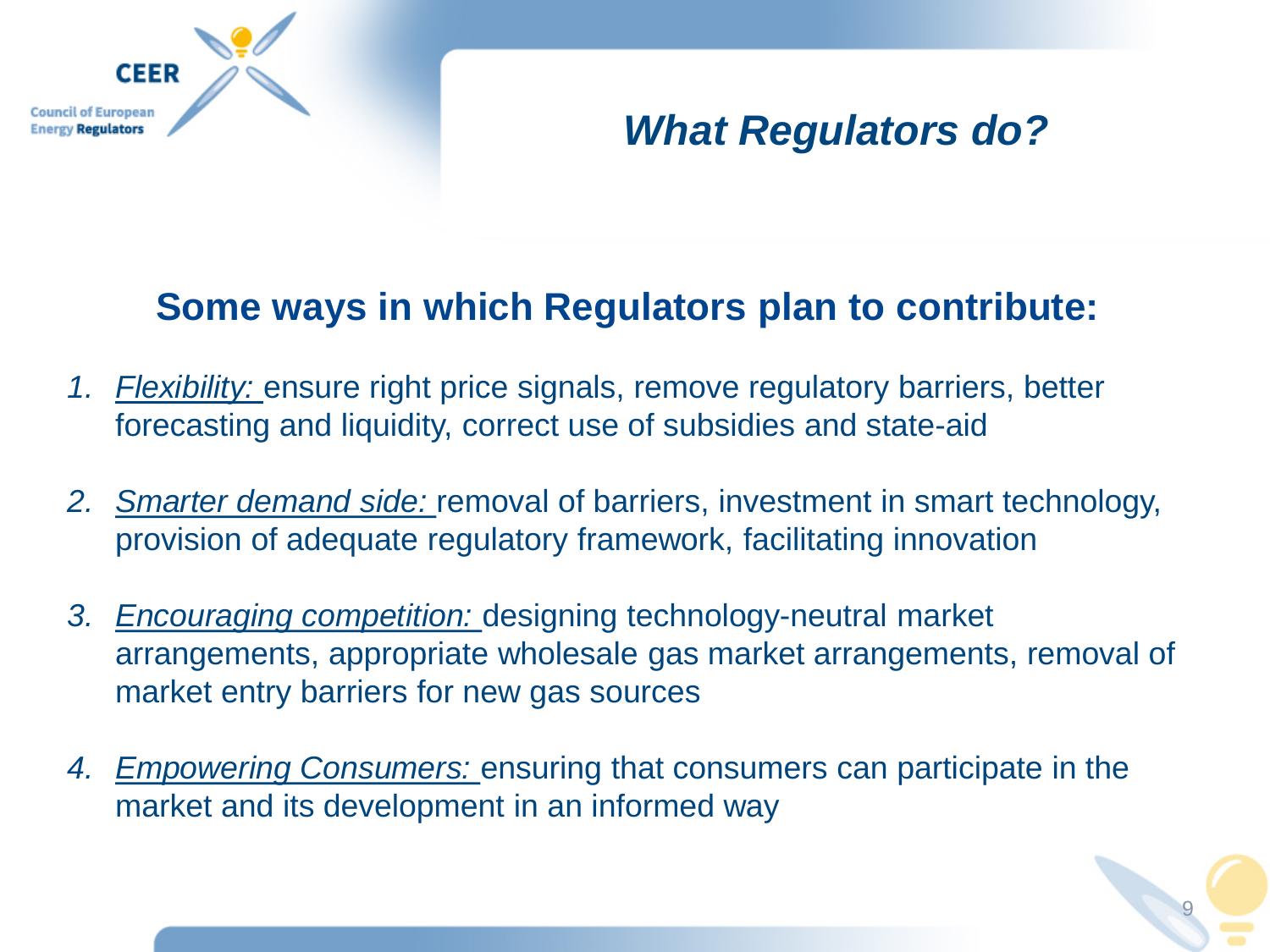

## *CEER 2014 Work Programme*

### **Consumer related deliverables**

- **Consumer related deliverables**<br>• Revision of progress towards achieving 2020 Customer Vision
- Revision of progress towards achieving 2020 Customer Concrete deliverables to contribute to this Vision:
	- $\triangleright$  a report in which we analyse how customers are informed about the source of their electricity,
	- ► advice on the regulation of the quality of DSO customer services
	- $\triangleright$  advice on how data management should be developed in the current and future with and without smart metering and smart grids